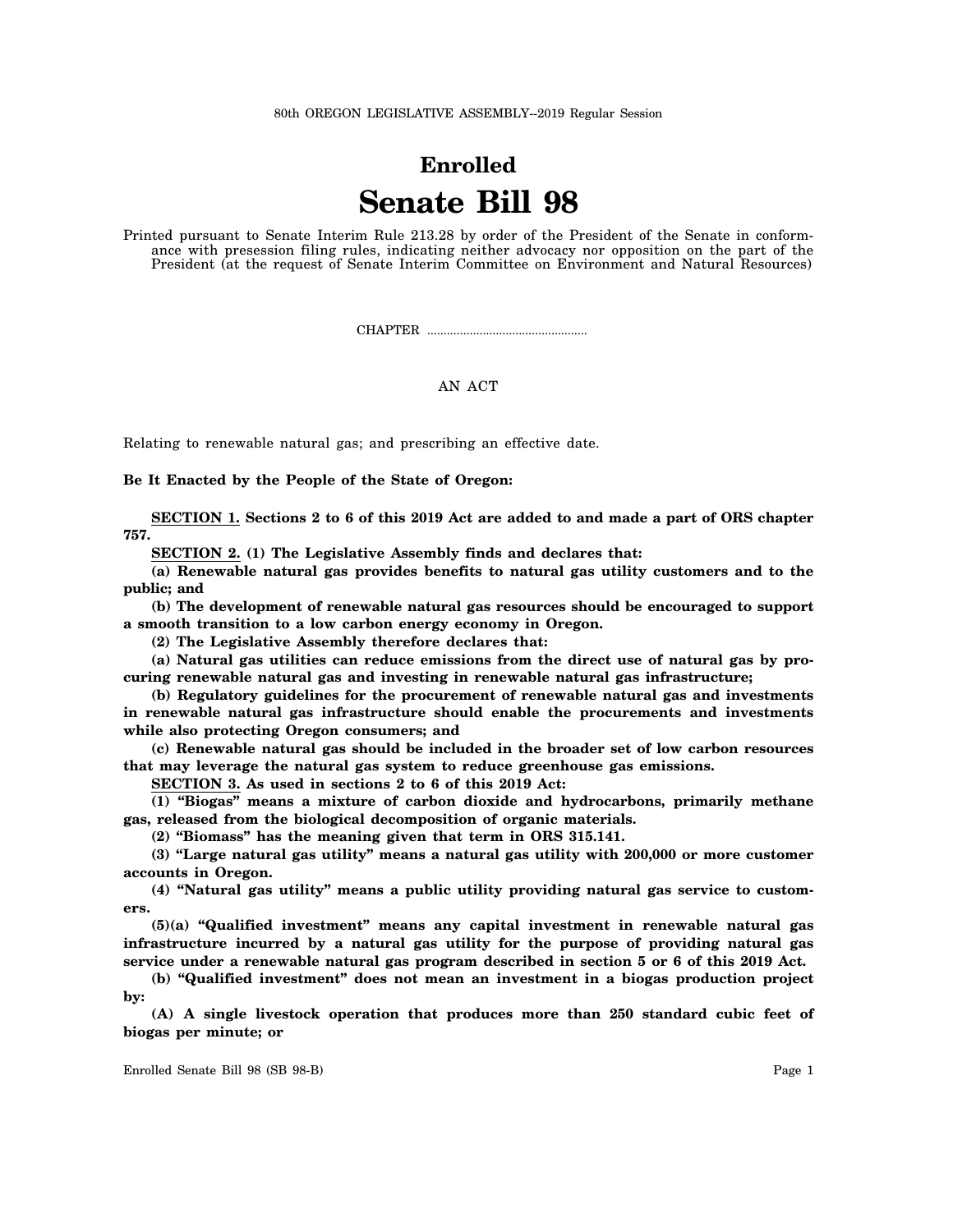**(B) A single biogas source that produces more than 1,000 standard cubic feet of biogas per minute.**

**(6) "Renewable energy sources" means hydroelectric, geothermal, solar photovoltaic, wind, tidal, wave, biomass or biogas energy sources.**

**(7) "Renewable natural gas" means any of the following products processed to meet pipeline quality standards or transportation fuel grade requirements:**

**(a) Biogas that is upgraded to meet natural gas pipeline quality standards such that it may blend with, or substitute for, geologic natural gas;**

**(b) Hydrogen gas derived from renewable energy sources; or**

**(c) Methane gas derived from any combination of:**

**(A) Biogas;**

**(B) Hydrogen gas or carbon oxides derived from renewable energy sources; or**

**(C) Waste carbon dioxide.**

**(8) "Renewable natural gas infrastructure" means all equipment and facilities for the production, processing, pipeline interconnection and distribution of renewable natural gas to be furnished to Oregon customers.**

**(9) "Small natural gas utility" means a natural gas utility with fewer than 200,000 customer accounts in Oregon.**

**SECTION 4. (1) The Public Utility Commission shall adopt by rule a large renewable natural gas program for large natural gas utilities pursuant to the provisions of section 5 of this 2019 Act.**

**(2) The commission shall adopt by rule a small renewable natural gas program for small natural gas utilities pursuant to section 6 of this 2019 Act.**

**(3) Rules adopted by the commission under this section shall include:**

**(a) Rules for reporting requirements under the large renewable natural gas program and the small renewable natural gas program; and**

**(b) Rules for establishing a process for natural gas utilities to fully recover prudently incurred costs associated with the large renewable natural gas program and the small renewable natural gas program.**

**(4) Rules adopted by the commission under this section may not prohibit an affiliated interest of a small natural gas utility or of a large natural gas utility from making a capital investment in a biogas production project if the affiliated interest, as defined in ORS 757.015, is not a public utility.**

**SECTION 5. (1) A large natural gas utility that participates in the large renewable natural gas program adopted by rule by the Public Utility Commission under section 4 (1) of this 2019 Act may make qualified investments and procure renewable natural gas from third parties to meet the following portfolio targets for the percentage of gas purchased by the large natural gas utility for distribution to retail natural gas customers in Oregon that is renewable natural gas:**

**(a) In each of the calendar years 2020 through 2024, five percent may be renewable natural gas;**

**(b) In each of the calendar years 2025 through 2029, 10 percent may be renewable natural gas;**

**(c) In each of the calendar years 2030 through 2034, 15 percent may be renewable natural gas;**

**(d) In each of the calendar years 2035 through 2039, 20 percent may be renewable natural gas;**

**(e) In each of the calendar years 2040 through 2044, 25 percent may be renewable natural gas; and**

**(f) In each of the calendar years 2045 through 2050, 30 percent may be renewable natural gas.**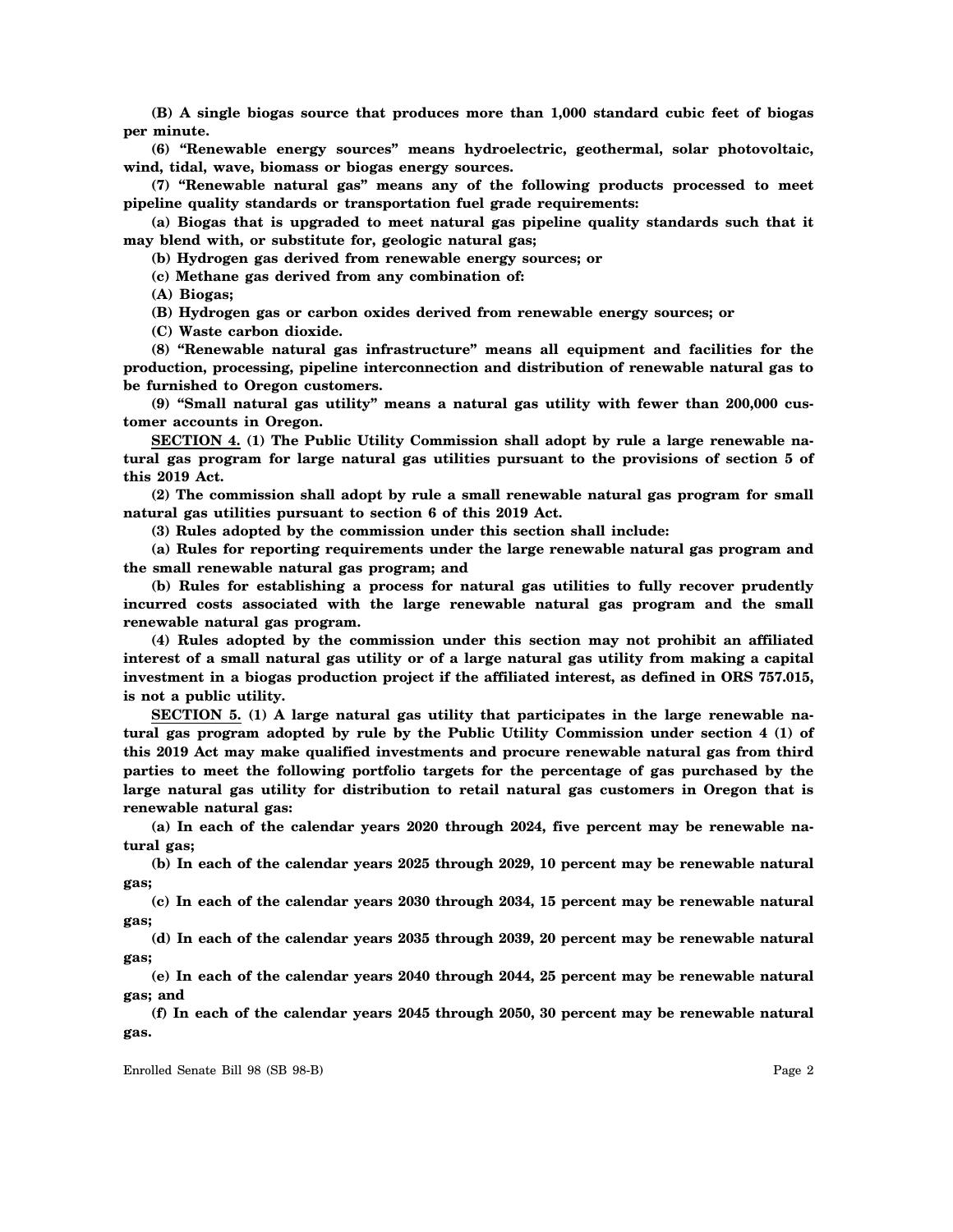**(2) The commission shall adopt ratemaking mechanisms that ensure the recovery of all prudently incurred costs that contribute to the large natural gas utility's meeting the targets set forth in subsection (1) of this section. Pursuant to the ratemaking mechanisms adopted under this subsection:**

**(a) Qualified investments and operating costs associated with qualified investments that contribute to the large natural gas utility meeting the targets set forth in subsection (1) of this section may be recovered by means of an automatic adjustment clause, as defined in ORS 757.210.**

**(b) Costs of procurement of renewable natural gas from third parties that contribute to the large natural gas utility meeting the targets set forth in subsection (1) of this section may be recovered by means of an automatic adjustment clause, as defined in ORS 757.210, or another recovery mechanism authorized by rule.**

**(3) When a large natural gas utility makes a qualified investment in the production of renewable natural gas, the costs associated with the qualified investment shall include the cost of capital established by the commission in the large natural gas utility's most recent general rate case.**

**(4) Before making a qualified investment in biogas production that is upstream of conditioning equipment, pipeline interconnection or gas cleaning, a large natural gas utility shall engage in a competitive bidding process.**

**(5) If the large natural gas utility's total incremental annual cost to meet the targets of the large renewable natural gas program exceeds five percent of the large natural gas utility's total revenue requirement for an individual year, the large natural gas utility may no longer be authorized to make additional qualified investments under the large renewable natural gas program for that year without approval from the commission.**

**(6) The total incremental annual cost to meet the targets of the large renewable natural gas program must account for:**

**(a) Any value received by a large natural gas utility upon any resale of renewable natural gas, including any environmental credits that the renewable natural gas producer chooses to include with the sale of the renewable natural gas to the large natural gas utility; and**

**(b) Any savings achieved through avoidance of conventional gas purchases or development, such as avoided pipeline costs or carbon costs.**

**SECTION 6. (1) Upon a filing by a small natural gas utility to participate in the small renewable natural gas program adopted by rule by the Public Utility Commission under section 4 (2) of this 2019 Act, the commission shall establish a rate cap limiting the small natural gas utility's costs of procuring renewable natural gas from third parties and qualified investments in renewable natural gas infrastructure. The rate cap must be expressed as a percentage of the small natural gas utility's total revenue requirement as approved by the commission in the public utility's most recent general rate case. For the purposes of establishing a rate cap under this subsection, the commission shall account for:**

**(a) Any value received by the small natural gas utility upon any resale of renewable natural gas, including any environmental credits that the renewable natural gas producer chooses to include with the sale of renewable natural gas to the small natural gas utility; and**

**(b) Any savings achieved through avoidance of conventional gas purchases or development, such as avoided pipeline costs or carbon costs.**

**(2)(a) A filing by a small natural gas utility under subsection (1) of this section must include, but need not be limited to:**

**(A) A proposal to procure a total volume of renewable natural gas over a specific period; and**

**(B) Identification of the qualified investments that the small natural gas utility may make in renewable natural gas infrastructure.**